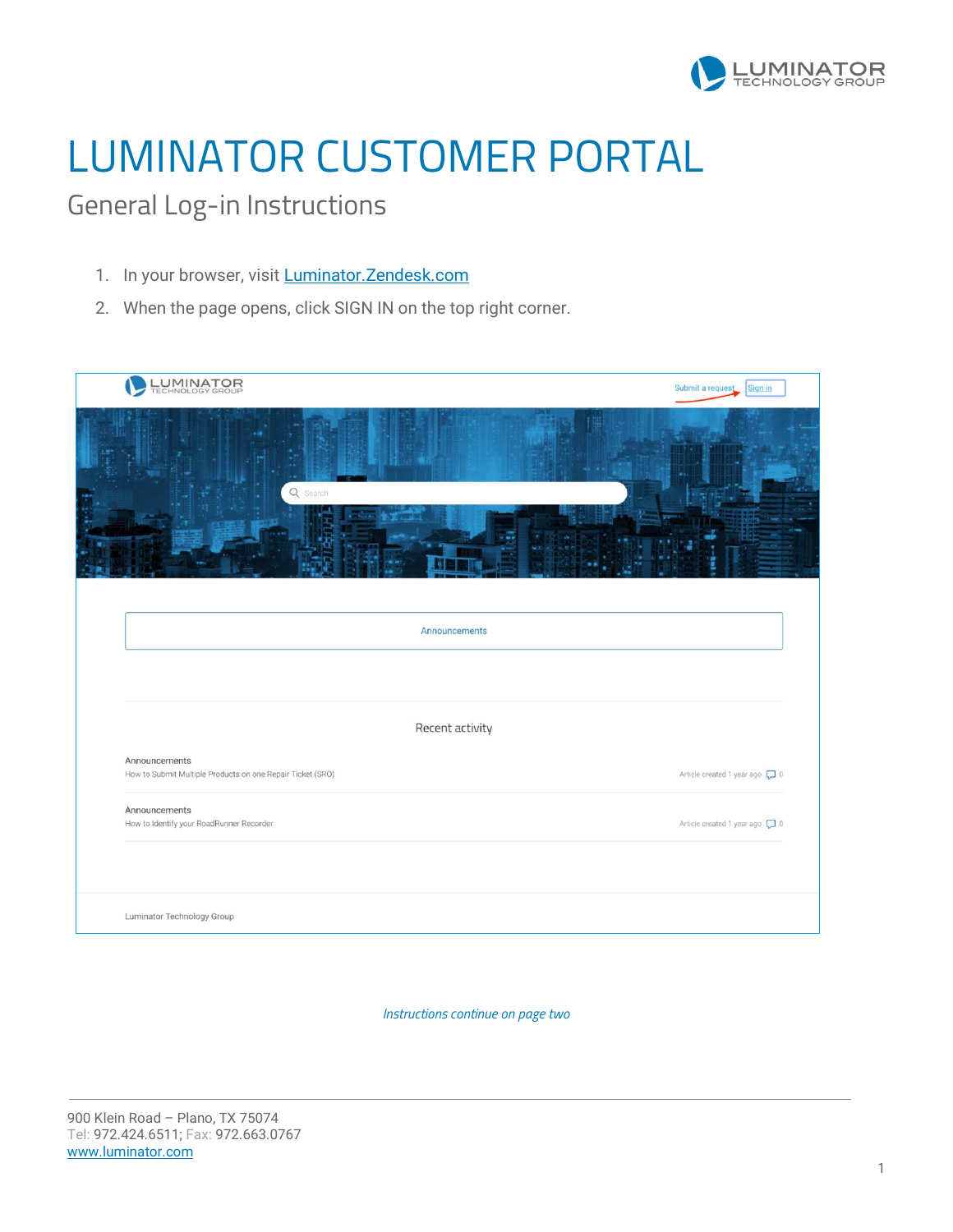

- 3. If you have never sent an email to Luminator support in any address, please click SIGN UP<sup>1</sup>.
	- a. If you have sent an email to [support.na@luminator.com](mailto:support.na@luminator.com), or [busrepair@luminator.com](mailto:busrepair@luminator.com) in the past, we probably already have a username for you. If so, or to double-check, simply click GET A PASSWORD<sup>2</sup> and enter in your email address.

| LUMINATOR<br>TECHNOLOGY GROUP |                                                                                                                                                                                                                                                                                                                                                                                   | Submit a request<br>Sign in |
|-------------------------------|-----------------------------------------------------------------------------------------------------------------------------------------------------------------------------------------------------------------------------------------------------------------------------------------------------------------------------------------------------------------------------------|-----------------------------|
| Q Sea                         | $\times$<br>Sign in to Luminator Technology Group<br>Email<br>$\mathbf{f}$<br>Password<br><b>Sign in</b><br>Forgot my password<br>New to Luminator Technology Group? Sign up<br>2 Have you emailed us? Get a password<br>If you've communicated with our support staff through email previously,<br>you're already registered. You probably don't have a password yet,<br>though. |                             |
|                               | Recent activity                                                                                                                                                                                                                                                                                                                                                                   |                             |

- 4. Once Logged in, HOVER over to your name in the top right corner and click to open the dropdown menu.
	- a. Click MY ACTIVITIES to see your tickets
- 5. There are six options
	- a. ORGANIZATION REQUESTS : See your Agency's tickets
	- b. MY REQUESTS : Tickets you have previously submitted
	- c. REQUESTS I'M CC'd ON : Tickets you are cc'd on
	- d. CONTRIBUTIONS : Articles that you have commented on within Luminator
	- e. FOLLOWING : Tickets or articles you are following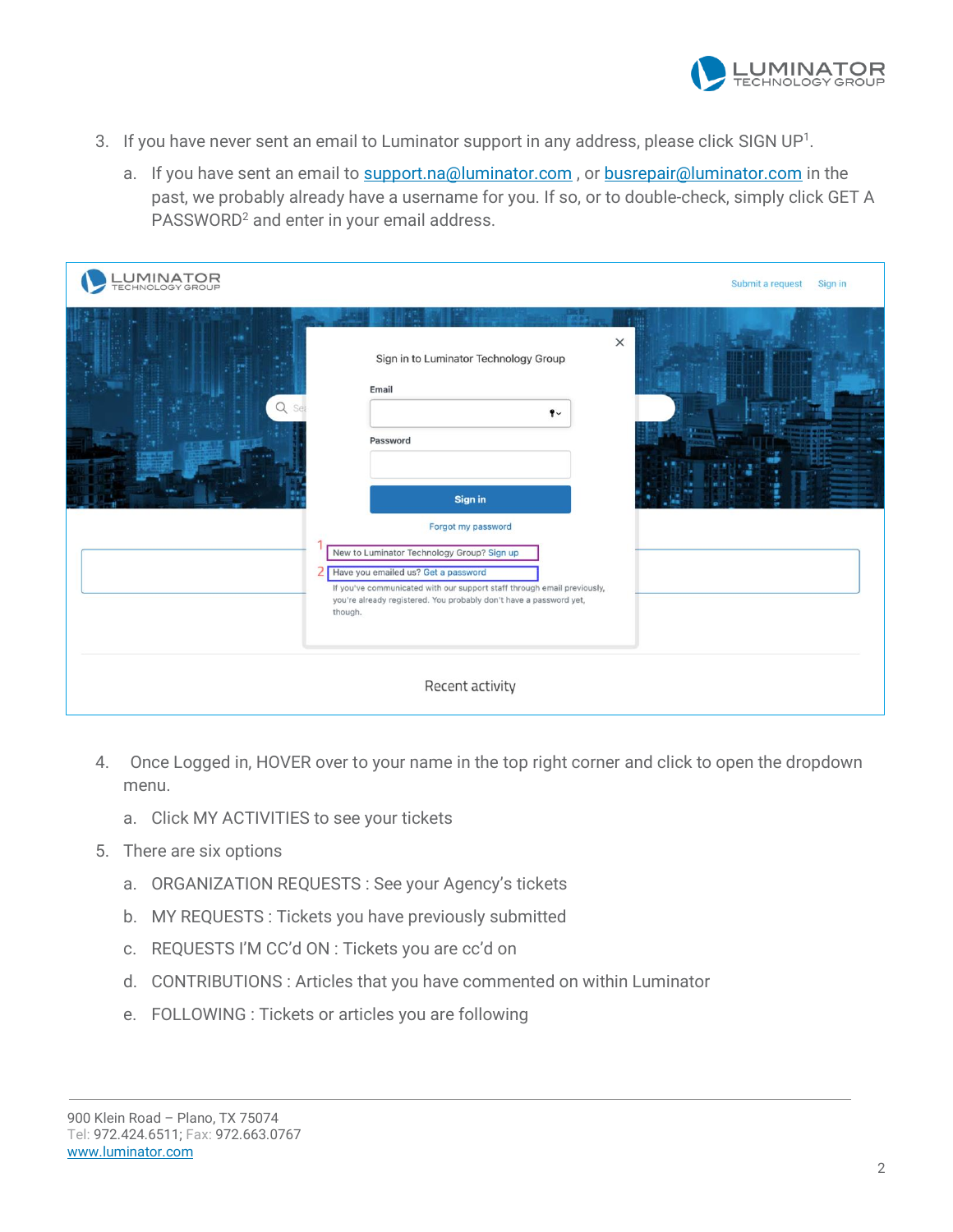

| <b>LUMINATOR</b>                                                  | Submit a request | $\Theta$<br><b>Kar</b> |
|-------------------------------------------------------------------|------------------|------------------------|
| Contributions<br>Following<br>Requests                            |                  |                        |
| My requests                                                       |                  |                        |
| Requests I'm CC'd on<br>Organization requests<br>My requests<br>₹ |                  |                        |
| Q Search requests                                                 | Status:<br>Any   | $\overline{\nabla}$    |

- 6. Submitting a Ticket
	- a. Click the Submit a Request link

| <b>LUMINATOR</b>                                                     | Submit a request                      |
|----------------------------------------------------------------------|---------------------------------------|
| Contributions<br>Requests<br>Following                               |                                       |
| My requests                                                          |                                       |
| Requests I'm CC'd on<br>Organization requests<br>My requests<br>لساك |                                       |
| Q Search requests                                                    | Status:<br>Any<br>$\overline{\nabla}$ |

7. There are three options for ticket forms. Please select the appropriate form.

| I need help with:            |  |  |
|------------------------------|--|--|
| $\qquad \qquad \blacksquare$ |  |  |
| Troubleshooting              |  |  |
| <b>Product Repairs</b>       |  |  |
| <b>Product Credit</b>        |  |  |

900 Klein Road – Plano, TX 75074 Tel: 972.424.6511; Fax: 972.663.0767 [www.luminator.com](http://www.luminator.com/)